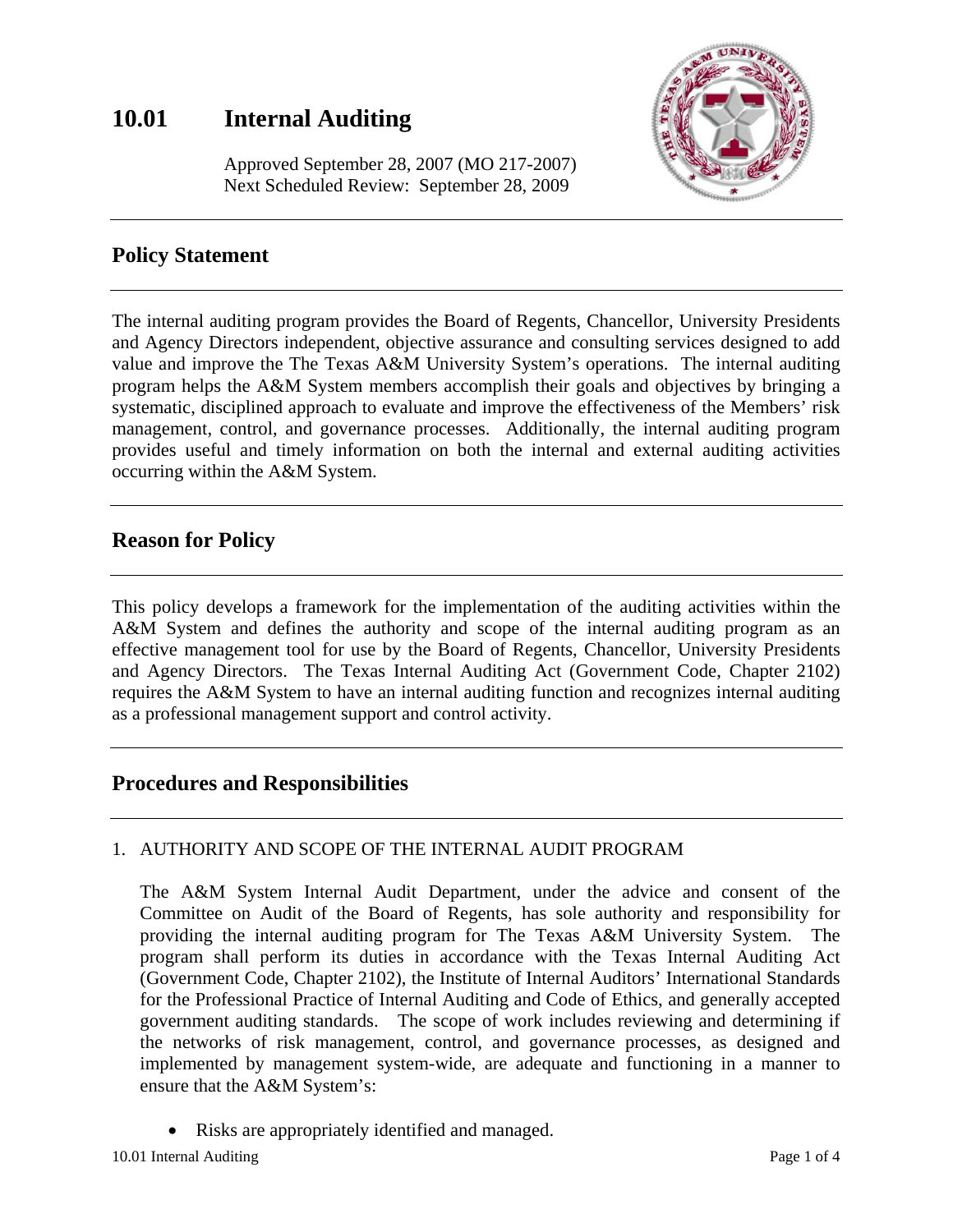- Financial, managerial, and operating information is accurate, reliable, and timely.
- Employee's actions are in compliance with policies, standards, procedures, and applicable laws and regulations.
- Operations are efficient and effective.
- Resources are acquired economically, used efficiently, and adequately protected.
- Accountability systems are in place to make sure organizational and program missions, goals, plans and objectives are achieved.

The Chief Auditor and staff of the A&M System Internal Audit Department are authorized to:

- Have unrestricted access to all functions, records, information, property, and personnel of the A&M System.
- Have full and free access to the Committee on Audit.
- Allocate resources, set frequencies, select subjects, determine scopes of work, and apply the techniques required to accomplish audit objectives.
- Obtain the necessary assistance of personnel within the A&M System, as well as other specialized services from outside the organization, to assist in the conduct of planned audits.

The Chief Auditor and staff of the A&M System Internal Audit Department will not:

- Perform any operational duties for the A&M System or its affiliates that would impair its ability to conduct independent and objective reviews.
- Initiate or approve accounting transactions external to the internal auditing department.
- Direct the activities of any A&M System employee not employed by the A&M System Internal Audit Department, except to the extent such employees have been appropriately assigned to auditing teams or to otherwise assist the internal auditors.

#### 2. INDEPENDENCE

To provide for the independence of the internal auditing program, the Chief Auditor reports functionally to the Committee on Audit of the Board of Regents and administratively to the Chancellor, with the exception of annual performance and compensation reviews which shall be conducted by the Committee on Audit. In accordance with Section 1.5 of System Policy *01.03, Appointing Power and Terms and Conditions of Employment*, "The Board shall appoint the Chief Auditor. . . . The Chief Auditor shall report to the Board through the Committee on Audit of the Board, with access to the Chancellor. The Board may dismiss or reassign the Chief Auditor without cause."

#### 3. RESPONSIBILITIES

The Chief Auditor, in the discharge of his/her duties, shall be accountable to the Committee on Audit and the Board of Regents to: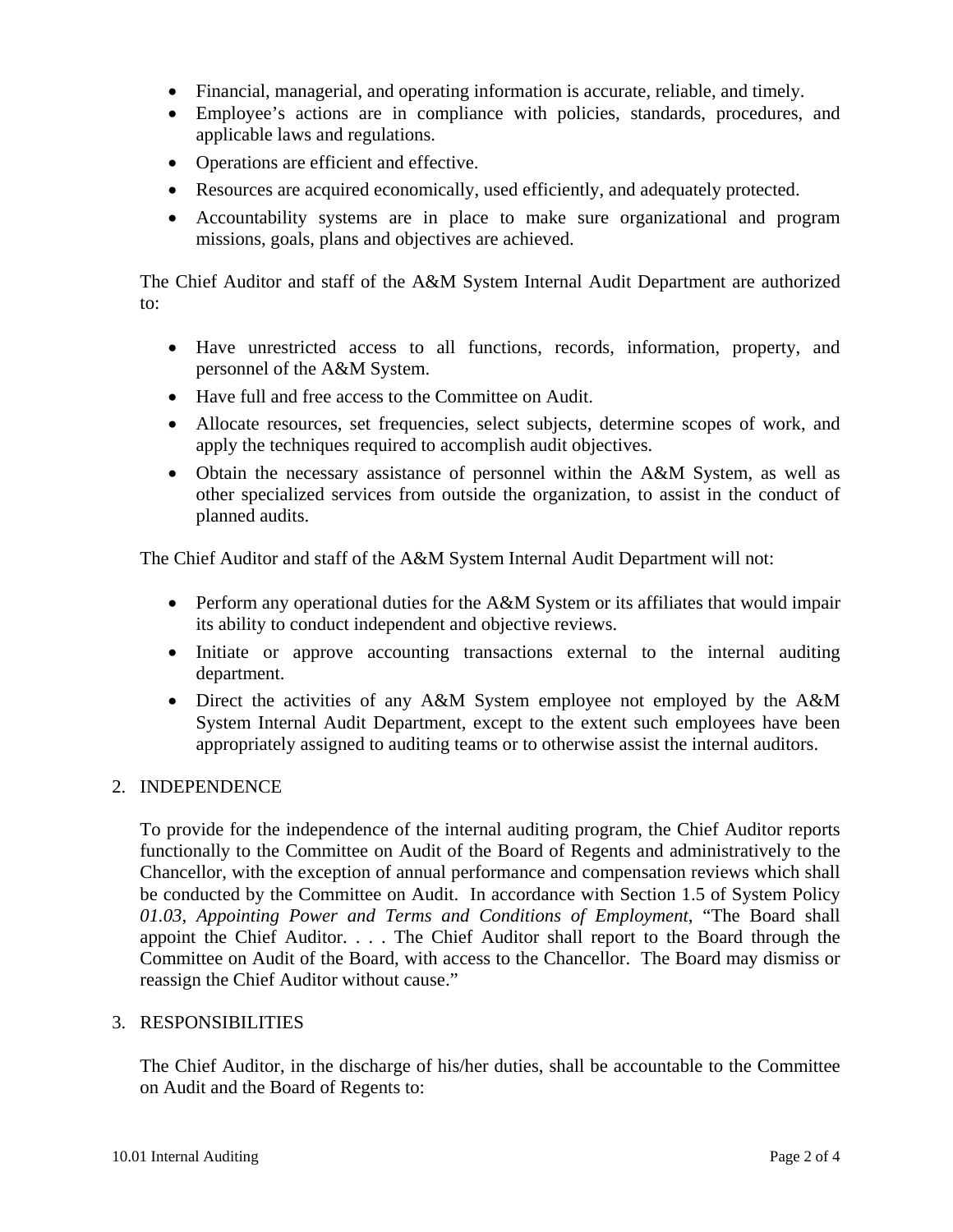- Develop an annual audit plan using an appropriate risk-based methodology and submit the plan to the Board of Regents through the Committee on Audit for review and approval.
- Implement the annual audit plan and report results to the Board of Regents, Chancellor and the University Presidents and Agency Directors.
- Investigate allegations of fraud or fraudulent actions in accordance with the A&M System fraud policy.
- Provide reports to the Committee on Audit and Chancellor on the implementation status of prior audit recommendations.
- Provide information periodically to the Committee on Audit and Chancellor on the status and results of the annual audit plan and the sufficiency of department resources.
- Act as the A&M System's general liaison with any external audit agency.
- Provide reports to the Committee on Audit and Chancellor on any issues related to significant external audits, including audits conducted by the Texas State Auditor's Office.
- Provide advisory and consulting services to assist management in meeting their objectives, including participating in the development or modification of major information systems.

Management has responsibility to:

- Furnish the Chief Auditor, within 30 calendar days, a written report of planned or completed actions to address the recommendations outlined in the internal audit report provided to the University President or Agency Director. The report shall include a timetable for the planned actions.
- Report to the Chief Auditor the status of implementation of prior audit recommendations.
- Notify the Chief Auditor of any external audits, investigations, or inspections to be conducted at their institution or agency.
- Obtain authorization by law or through a delegation of authority from the State Auditor's Office when contracting for an external audit.
- Provide the Chief Auditor information on audit issues from all external audits, investigations, or inspections conducted at their institution or agency, including a copy of the final audit report with management's responses, if applicable.

### **Related Statutes, Policies, or Requirements**

[Texas Internal Auditing Act \(Government Code, Chapter 2102\)](http://tlo2.tlc.state.tx.us/statutes/docs/GV/content/htm/gv.010.00.002102.00.htm)

[The Institute of Internal Auditors, International Standards for the Professional Practice of](http://www.theiia.org/guidance/standards-and-guidance/ippf/)  [Internal Auditing and Code of Ethics](http://www.theiia.org/guidance/standards-and-guidance/ippf/)

[U.S. Government Accountability Office, Government Auditing Standards \(The Yellow Book\)](http://www.gao.gov/new.items/d07731g.pdf)